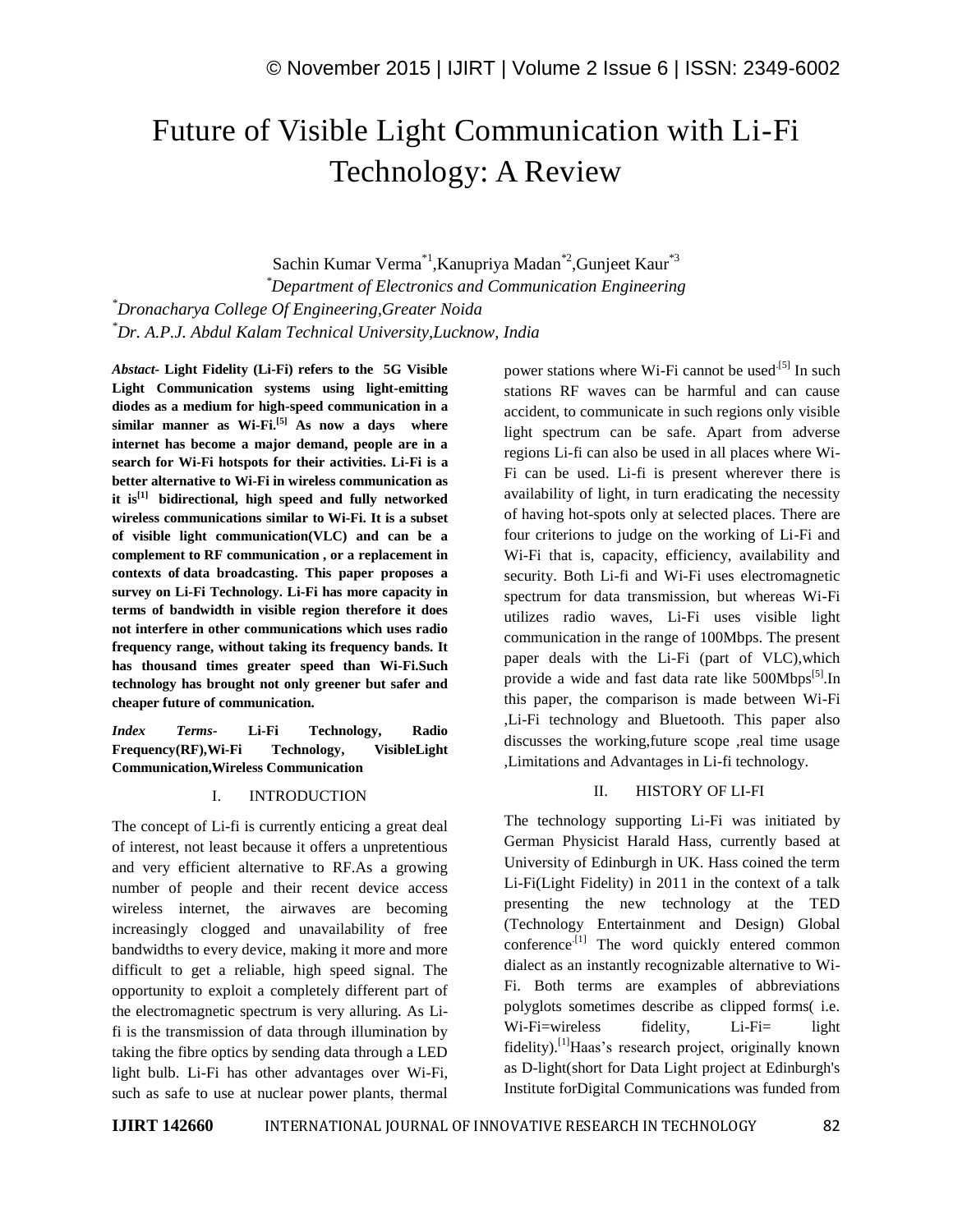January 2010 to January 2012 )is now set to launch a prototype Li-Fi application under the name of newlyformed company VLC(Visible Light Communication) Ltd., which was setup to commercialize the technology. $[2]$  VLC technology was exhibited in 2012 using Li-Fi.<sup>[7]</sup> By August 2013, data rates of over 1.6 Gbit/s were demonstrated over a single color LED.In September 2013, a press release said that Li-Fi, or VLC systems in general, do not require line-of-sight conditions.In October 2013, it was reported Chinese manufacturers were working on Li-Fi development kits.[5]

In April 2014, the Russian company Stins Coman announced the development of a Li-Fi wireless local network called BeamCaster. Their current module transfers data at 1.25 gigabytes per second but foresee boosting speeds up to 5 GB/second in the near future.<sup>[5]</sup>

# III. FUTURE SCOPE OF LI-FI

The Li-Fi technology can be used for various purposes, it matters the data transmission through LEDs thus all the screens which illuminate light can be served as a platform for data communication. The screen of the mobile phone, television, bulbs can act as a source of light. On the other hand, the receiving platform, the photo detector can be replaced by a camera in mobile phone for scanning and retrieving data. Its other applications are Li-fi for desktops, smartcard Li-fi, Li-fi for schools, hospitals, Li-fi in cities, smart guides, museums, hotels, fairgrounds, events indoor and LBS(Location-based Services), access control and identification crisis, malls, airport and dangerous environments like thermal power plants<sup>[7]</sup>It also has the advantage of being useful in electromagnetic sensitive areas such as in aircraft cabins, hospitals and nuclear power plants without causing electromagnetic interference.

# IV. REAL TIME USAGE OF LI-FI



Fig. 1 shows the real time use of Li-Fi Technology. Li-Fi can be used at the place of Wi-Fi for internet connection to all devices. It is also very useful for communication between two devices for data transfer and other type of connections.It's provides the very fast speed for internet access and streaming purpose and also very fast and secure data transfer between the devices.So the Li-Fi Technology is very useful for general use like at the place of Wi-Fi and Other wireless technologies for data transmission or internet access.

# V. WORKING OF LI-FI

The functioning of new Li-Fi technology is just simple. You will have a light source at one end like a LED and a photo detector (Light Sensor) on the other end. In figure 2, procedure of Li-fi technology is shown.

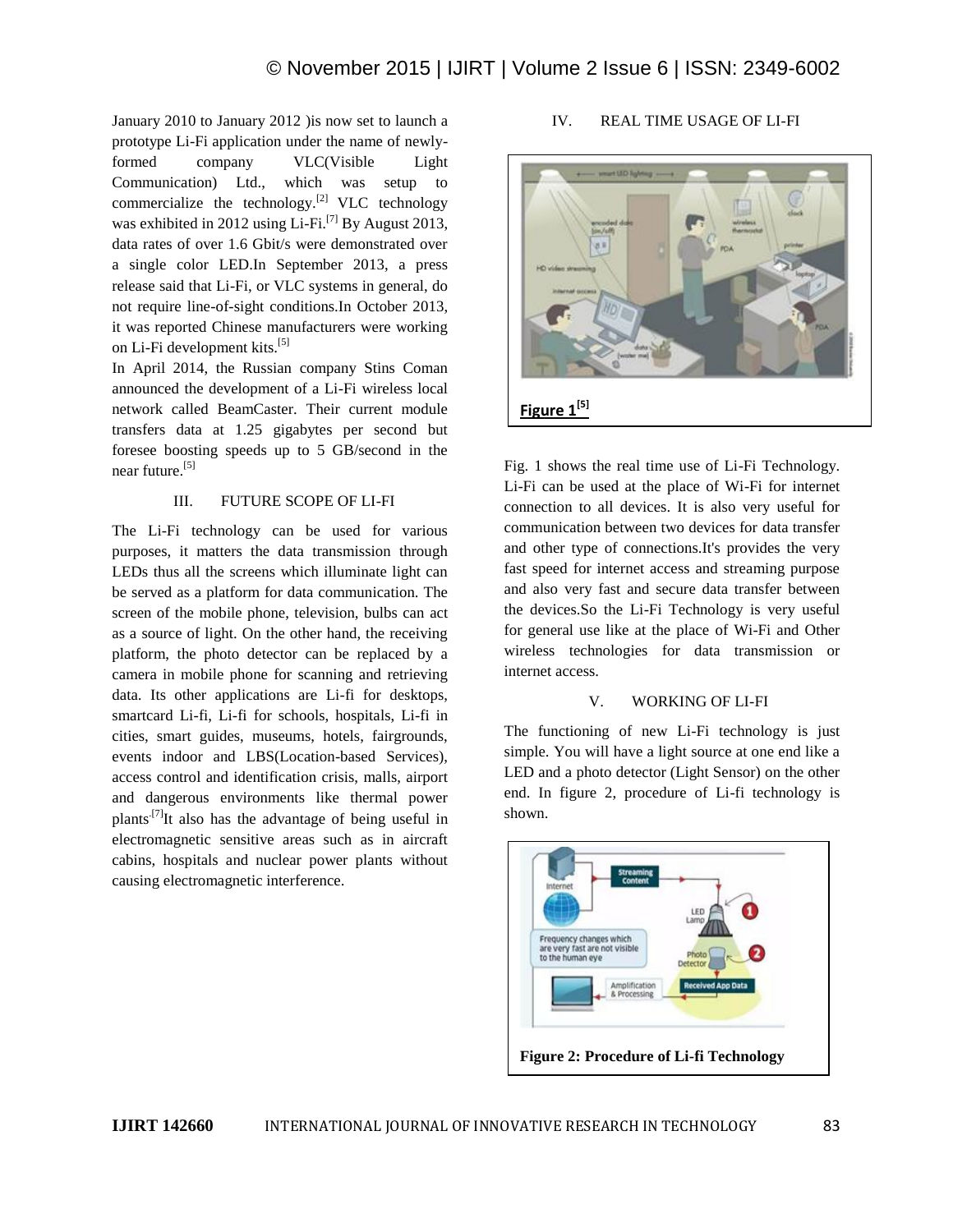As soon as, LED starts glowing, photo detector or light sensor on other end will detect light and get a binary 1 otherwise binary 0.

As we know that any data can be transmit or received in terms of digital signal (0 or 1).Then we can convert the data into 0 and 1 after that it can be transmitted received by the Li-Fi Technology easily.Data transmission rate can be depends upon the intensity of the light of the LED used in the system or intensity of light depends upon the power of the electric voltage. It also depends upon the frequency of the input or output signal.



**Figure 3: Model of LED**

Figure 3 is the model of li-fi led lights, on a more general level; Li-Fi might be used to extend wireless networks throughout the home, workplace, and in commercial areas. Li-Fi is restricted by line of sight, so it won't ever replace Wi-Fi, but it could augment it nicely. Instead of trying to find the perfect sweet spot for your home's Wi-Fi router, it would be much simpler if every light in your house simply acted as a wireless network bridge. [16]While Li-Fi is still in its early stages, the technology could provide an alternative to using radio waves for wireless Internet access. Currently, household Wi-Fi routers and mobile telecommunication towers depend on radio signals to send data wirelessly. But the amount of radio spectrum is limited.[7]

# VI. HOW LI-FI IS DIFFERENT FROM **OTHERS**

Li-Fi technology is based on LEDs for the transfer of data.The transfer of the data can be with the help of all kinds of light, no matter the part of the spectrum that they belong.That is, the light can belong to the invisible, ultraviolet or the visible part of the spectrum.<sup>[5]</sup>And also Li-Fi not uses the the RF

bandwidth then problems related to bandwidth are not present.

As we know that the VLC has a great advantage as compare to other technologies for communication like in terms of speed and security.Then Li -Fi is also differ from other technologies .Noise and interference of other radio waves are also not present then it's provides better quality .

# VII. COMPARISON BETWEEN LI-FI,WI-FI AND BLUETOOTH

| <b>CHARACTE</b>                     | Wi-                                       | Li-Fi                                                                        | <b>Blueto</b>                                                                                      |
|-------------------------------------|-------------------------------------------|------------------------------------------------------------------------------|----------------------------------------------------------------------------------------------------|
| <b>RISTICS</b>                      | Fi                                        |                                                                              | oth                                                                                                |
| <b>Speed</b>                        | High                                      | Very<br>high                                                                 | Low (in<br>compar<br>ison)                                                                         |
| <b>Range</b>                        | 100m<br>etres                             | <b>Based</b><br><sub>on</sub><br>light<br>fitting<br>$\overline{\mathbf{s}}$ | 10metr<br>es                                                                                       |
| <b>Power</b><br>consumption<br>rate | moder<br>ate                              | moder<br>ate                                                                 | low                                                                                                |
| transfer<br>Data                    | 11Mb                                      | $>1$ Gb                                                                      | 1 Mbps                                                                                             |
| rate                                | ps                                        | ps                                                                           |                                                                                                    |
| <b>Security</b>                     | <b>Not</b><br>proper<br>ly<br>secure<br>d | Highl<br>y<br>secure<br>d                                                    | I <sub>t</sub><br>lies<br>in<br>the<br>hand of<br>the<br>user.So<br>it's<br>quite<br>unsecur<br>e. |
| Cost                                | Mediu<br>m                                | Low                                                                          | Mediu<br>m                                                                                         |
| <b>Primary</b><br>application       | <b>WLA</b><br>N                           | Wher<br>ever<br>light<br>is<br>availa<br>ble                                 | <b>Betwee</b><br>$\mathbf n$<br>devices                                                            |
| <b>Frequency</b>                    | $2+5G$                                    | NO                                                                           |                                                                                                    |

#### **Table 1: Comparison Table**